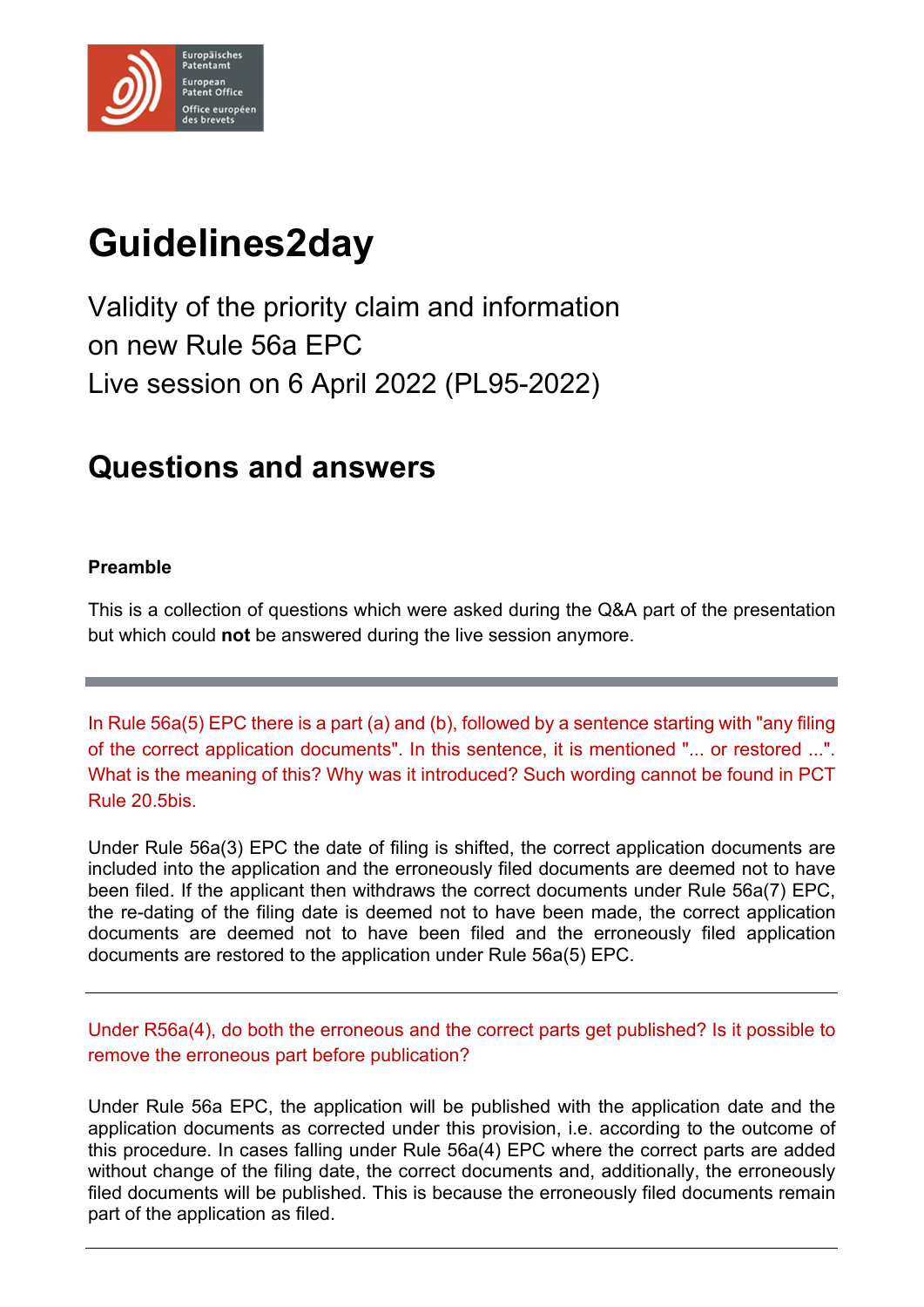#### Are sequence listings not always part of the description? Even if filed in ST.25/ST.26?

Sequence listings are only part of the description if they are filed on the filing date and not only later for search purposes (see OJ EPO 2021, A97, I, points 9 and 15).

#### If understood correctly, ST.25 or ST.26 files '\*cannot\* be considered under R56a?

Sequence listing that are part of the description can be corrected under Rule 56a EPC.

How is it possible to correct erroneously filed parts before the filing date? When erroneously filed parts have been filed, then normally the filing date will get the filing date of the day when those erroneously filed parts have been filed? Then it would not be possible to correct anymore before the filing date? Or do I miss the point?

Only if the conditions under Rule 40(1) EPC are met, a filing date is accorded. If documents are received but one of the conditions is not met, a filing date is not accorded for the date of receipt. Examples: (1) If no description but only claims are filed and the claims do not qualify as description, no filing date is accorded on the date of receipt of the claims. (2) There is no information identifying the applicant filed or allowing the applicant to be contacted on the date the application documents are received.

### Suggestion - Will the EPO provide information advising users that a redated application cannot provide a basis for claiming priority?

Information about Rule 56a EPC will be published in the Official Journal before entry into force of Rule 56a EPC. The priority of an application corrected under Rule 56a EPC can however be claimed in a second filing. A re-dating of an application under Rule 56a EPC may result in the date of filing being outside the twelve-month priority period. In such case the priority claimed in the corrected application may be lost.

Am I correct, that Rule 56a EPC ALSO applies to claims? The Rules says "application documents".

Yes, this is correct, Rule 56a EPC also applies to claims or parts of claims.